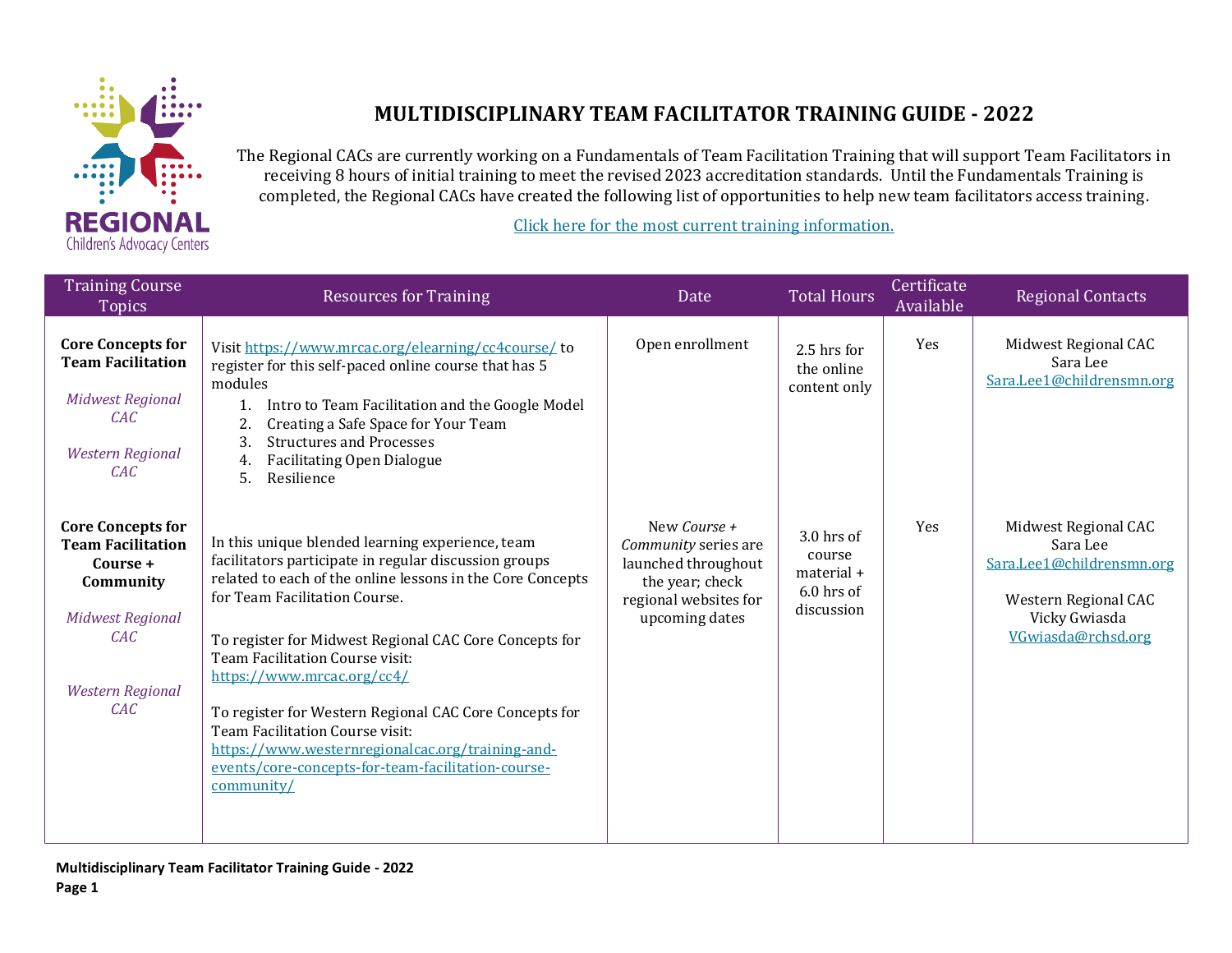| <b>Training Course</b><br><b>Topics</b>                                                         | <b>Resources for Training</b>                                                                                                                                                                                                                                                                                                                                                                                                                                                                                                                                                                                             | Date            | <b>Total Hours</b> | Certificate<br>Available | <b>Regional Contacts</b>                                                                                                   |
|-------------------------------------------------------------------------------------------------|---------------------------------------------------------------------------------------------------------------------------------------------------------------------------------------------------------------------------------------------------------------------------------------------------------------------------------------------------------------------------------------------------------------------------------------------------------------------------------------------------------------------------------------------------------------------------------------------------------------------------|-----------------|--------------------|--------------------------|----------------------------------------------------------------------------------------------------------------------------|
| <b>Cultivating the</b><br><b>Role of Team</b><br><b>Facilitator</b><br>Southern Regional<br>CAC | Visit https://ncacvtc.org/#/login to become a registered<br>user of National Children's Advocacy Center (NCAC) and<br>search for the course title. This is a self-paced online<br>course that contains 10 modules:<br>Revisiting the MDT Model<br>1.<br>2.<br>Why MDTs Take Work<br>Introducing the Role of the TFs<br>3.<br>Embracing a Facilitative Approach<br>4.<br>5.<br>Supervision and Support of TFs<br>Planning for Team Facilitation<br>6.<br><b>Introducing Psychological Safety</b><br>7.<br>Building and Sustaining a Positive Climate<br>8.<br><b>Learner Questions</b><br>9.<br>10. Rethinking Case Review | Open enrollment | 5.75 hrs           | Yes                      | Southern Regional CAC<br><b>Greg Flett</b><br>gflett@nationalcac.org                                                       |
| <b>Introduction to</b><br><b>Team Facilitation</b><br>Northeast Regional<br>CAC                 | This is two-day live virtual training for new team<br>facilitators. The agenda includes:<br>The Role of the Team Facilitator<br>1.<br>The CAC/MDT Model<br>2.<br><b>What Makes Great Teams?</b><br>3.<br>The Facilitator's Role in Developing Effective<br>4.<br>Teams<br>5.<br><b>Building a Better Case Review</b><br>Visit http://www.nrcac.org for more information.                                                                                                                                                                                                                                                  | September 2022  | 8.0 hrs            | Yes                      | Northeast Regional CAC<br>Tony DeVincenzo<br>tony@nrcac.org<br>$\bullet$ $\bullet$<br>$\bullet\bullet\bullet$<br>$\bullet$ |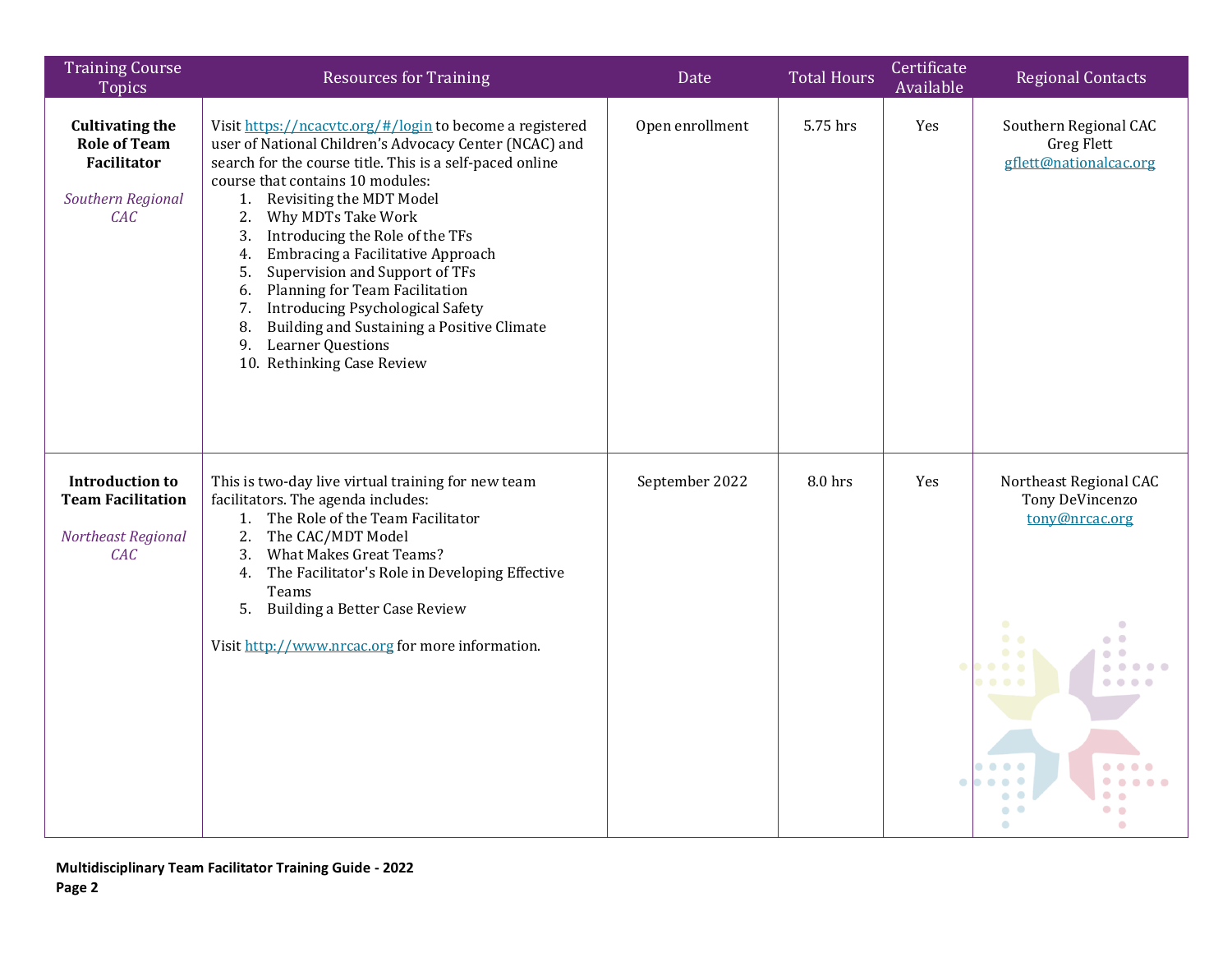| <b>Training Course</b><br><b>Topics</b>                                                                    | <b>Resources for Training</b>                                                                                                                                                                                                                                                                                                                                                                                                                                                                                                                                                                                                                                                                           | Date                                                                                                      | <b>Total Hours</b> | Certificate<br>Available | <b>Regional Contacts</b>                                                                                                                  |
|------------------------------------------------------------------------------------------------------------|---------------------------------------------------------------------------------------------------------------------------------------------------------------------------------------------------------------------------------------------------------------------------------------------------------------------------------------------------------------------------------------------------------------------------------------------------------------------------------------------------------------------------------------------------------------------------------------------------------------------------------------------------------------------------------------------------------|-----------------------------------------------------------------------------------------------------------|--------------------|--------------------------|-------------------------------------------------------------------------------------------------------------------------------------------|
| <b>Team Facilitator</b><br><b>Training 2.0</b><br>Northeast Regional<br>CAC<br>Southern Regional<br>CAC    | Team Facilitator Training (TFT) 2.0 is a 2.5-day, live<br>virtual training that is a more intensive training offered to<br>experienced team facilitators. The focus of the training is<br>on enhancing the participants' team facilitation skills so<br>they can continue to build team relationships, sustain a<br>positive team culture, and lead a high functioning MDT.<br>This training is open to TFs working in the <b>Northeast</b> or<br><b>Southern</b> Region.<br>Seating is limited to a maximum of 20 participants for<br>each learning cohort.<br>Applications are required.                                                                                                              | Check regional<br>websites for upcoming<br>dates for training.                                            | 16.0 hrs           | Yes                      | Northeast Regional CAC<br>Tony DeVincenzo<br>tony@nrcac.org<br>Southern Regional CAC<br>Greg Flett<br>gflett@nationalcac.org              |
| <b>Leading Engaged</b><br><b>Teams</b><br><b>Midwest Regional</b><br>CAC<br><b>Western Regional</b><br>CAC | Leading Engaged Teams is a 2.5-day, in-person training<br>designed for CAC staff or team members responsible for<br>coordination/leadership of the CAC's MDT who wish to<br>enhance their skills as facilitators and leaders and<br>improve ongoing team communication, accountability and<br>relationships. This training provides both a grounding<br>philosophy and an intensive skill-building experience that<br>will result in stronger teams and better outcomes for<br>children and families impacted by abuse.<br>This training is open to TFs working in the <b>Midwest</b> or<br><b>Western</b> Region.<br>Seating is limited to a maximum of 25 participants.<br>Applications are required. | Tentatively planned<br>for spring 2023; Check<br>regional websites for<br>upcoming dates for<br>training. | 20.0 hrs           | Yes                      | Midwest Regional CAC<br>Sara Lee<br>Sara.Lee1@childrensmn.org<br>Western Regional CAC<br>Vicky Gwiasda<br>VGwiasda@rchsd.org<br>$\bullet$ |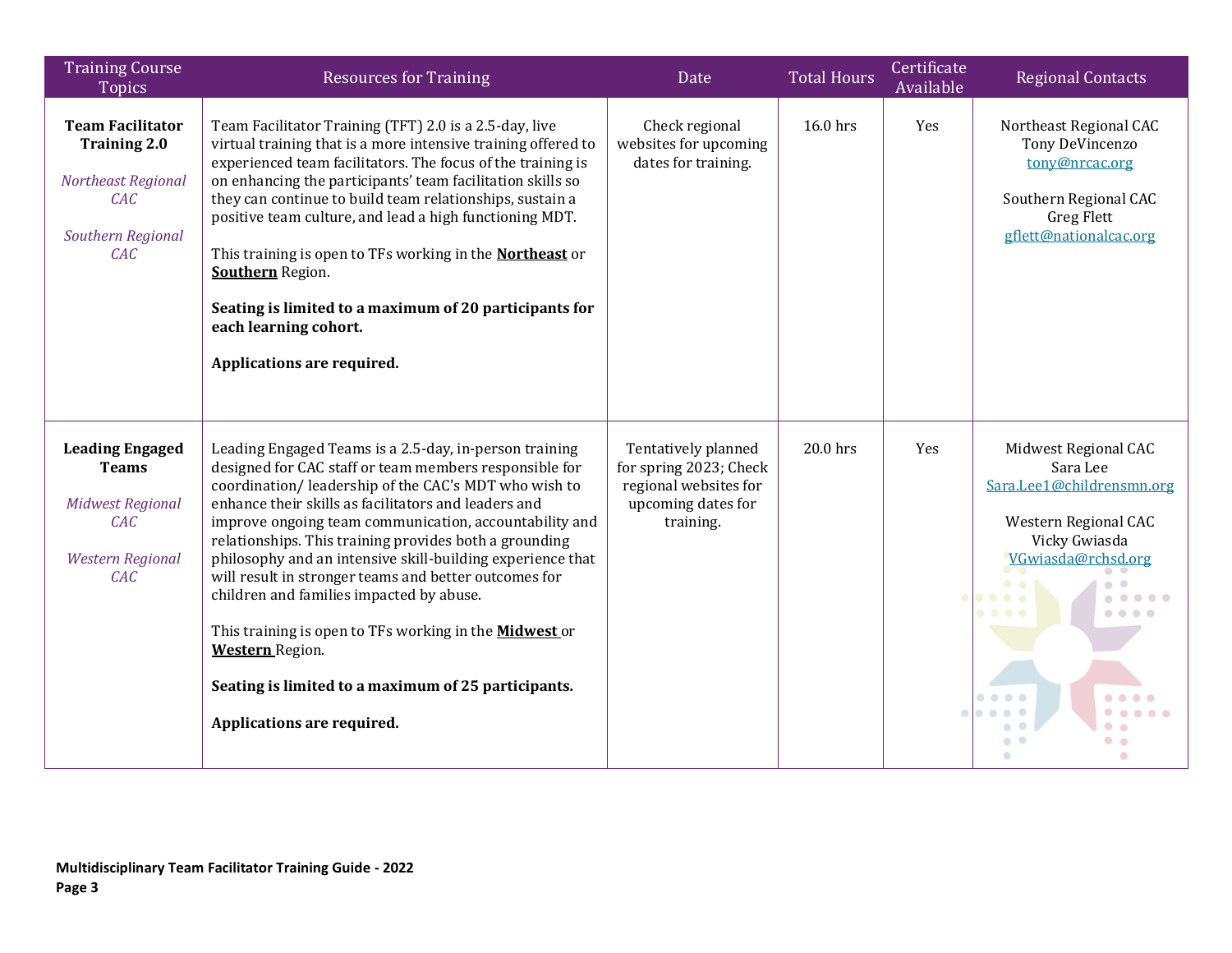| <b>Training Course</b><br><b>Topics</b> | <b>Resources for Training</b>                                                                                                                                                                                                                                                                                                                                                                                                                                                                                                                                                                                                                                                                                                                                                           | Date                                                                                                                                                           | <b>Total Hours</b> | Certificate<br>Available | <b>Regional Contacts</b>                                                                                                                                                                                                                                            |
|-----------------------------------------|-----------------------------------------------------------------------------------------------------------------------------------------------------------------------------------------------------------------------------------------------------------------------------------------------------------------------------------------------------------------------------------------------------------------------------------------------------------------------------------------------------------------------------------------------------------------------------------------------------------------------------------------------------------------------------------------------------------------------------------------------------------------------------------------|----------------------------------------------------------------------------------------------------------------------------------------------------------------|--------------------|--------------------------|---------------------------------------------------------------------------------------------------------------------------------------------------------------------------------------------------------------------------------------------------------------------|
| <b>Peer Support</b>                     | <b>MDT Facilitator Peer Forum</b><br>This is a quarterly, virtual opportunity to connect with<br>peers across the country who are facilitating MDTs.                                                                                                                                                                                                                                                                                                                                                                                                                                                                                                                                                                                                                                    | The MDT Facilitator<br>Peer Forums are held<br>bi-monthly from<br>11:00am - 12:30pm<br>PT<br><b>Upcoming Forum</b><br>Dates:<br>June 1, 2022<br>August 4, 2022 | $1.5$ hrs          | Yes                      | Midwest Regional CAC<br>Sara Lee<br>Sara.Lee1@childrensmn.org<br>Northeast Regional CAC<br>Tony DeVincenzo<br>tony@nrcac.org<br>Southern Regional CAC<br><b>Greg Flett</b><br>gflett@nationalcac.org<br>Western Regional CAC<br>Vicky Gwiasda<br>VGwiasda@rchsd.org |
| <b>Additional</b><br><b>Resources</b>   | TTA Brief, Beyond Case Review: The Value of the Role of<br><b>Team Facilitator in the Multidisciplinary</b><br>Team/Children's Advocacy Center Model<br>Visit bf2d40f4-96d3-49a9-b442-108fbb1be753.pdf<br>(constantcontact.com) to view the guide.<br><b>Field Guide for MDT Facilitators</b><br>Visit https://childadvocacyms.org/fieldguide2022 to<br>view the guide.<br><b>State Chapters</b><br>State Chapters have additional training, resources and<br>support for Team Facilitators. Contact your State Chapter<br>to learn more about training and technical assistance<br>opportunities. For a list of the state chapter websites visit<br>https://www.dropbox.com/scl/fi/fsqwjypjo9tibguwmykl<br>p/state-chapter-websites-<br>2021.docx?dl=0&rlkey=atb9wrwnoatrxa1ub3qxubtv1 |                                                                                                                                                                |                    |                          | $\bullet$ $\bullet$<br>$\begin{array}{c} \bullet & \bullet & \bullet \end{array}$<br>$\bullet\hspace{0.1cm} \bullet\hspace{0.1cm}\bullet\hspace{0.1cm} \bullet$                                                                                                     |